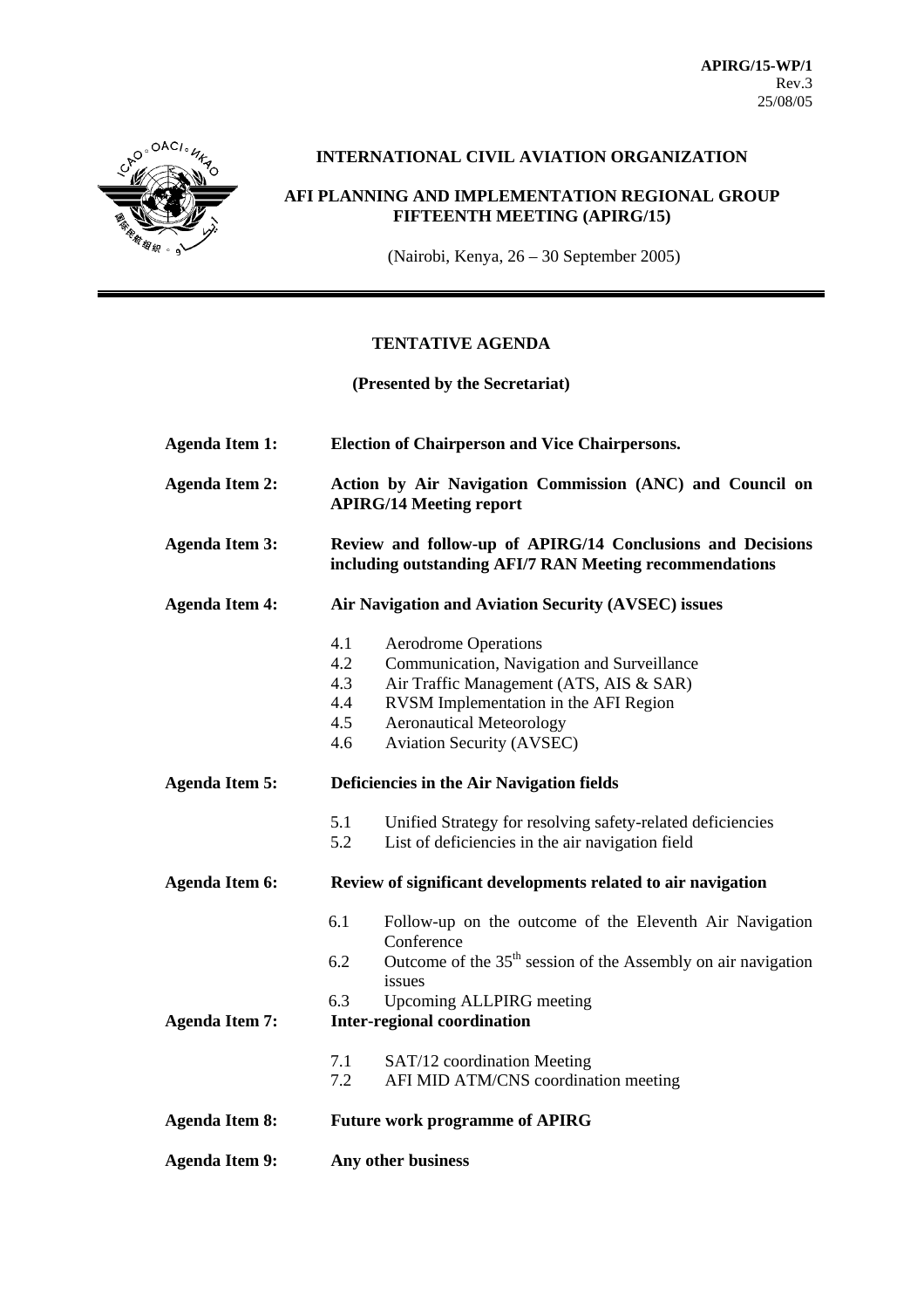#### **Notes on the Agenda**

### **Agenda Item 1: Election of Chairperson and Vice Chairpersons**

Under this agenda item the meeting will consider as appropriate election of Chairperson and Vice-Chairpersons in accordance with Part II, para. 3.1.1, Part III, paras. 6.1 and 6.2 of the APIRG Procedural Handbook.

### **Agenda Item 2: Action by Air Navigation Commission (ANC) and Council on APIRG/14 Meeting report.**

The meeting under this agenda item will review actions taken by the Air Navigation Commission (ANC) and Council on APIRG/14 Meeting Report**.** 

# **Agenda Item 3: Review and follow-up of APIRG/14 Conclusions and Decisions and outstanding AFI/7 RAN Meeting recommendations**

Under this agenda item the meeting will review and consider status of implementation of all APIRG/14 Conclusions and Decisions including AFI/7 RAN Meeting recommendations. The meeting will reinstate those which are still valid.

### **Agenda Item 4: Air Navigation issues**

The meeting will under this agenda item consider and take action on the recent reports of the meetings of its subsidiary bodies namely the AOP, ATS/AIS/SAR including the APIRG RVSM Task Force, CNS including APIRG GNSS Implementation Task Force, and MET Sub-Groups and issues related to implementation of RVSM and Aviation Security in the AFI Region.

#### **Agenda Item 5: Deficiencies in the Air Navigation field in the AFI Region**

The Group, under this agenda item, will review State by State the consolidated list of deficiencies that constitute the major obstacle to the provision of efficient Air Navigation services. The Group will also discuss modalities of implementing ICAO's new unified strategy to resolve safety-related deficiencies. These will include enhancing safety oversight performance mechanisms such as States sharing experts under the Cooperative Development of Operational Safety and Continuing Airworthiness Programme (COSCAP) and other sub-regional partnerships.

#### **Agenda Item 6: Review of significant developments related to air navigation**

The Group will discuss required follow-up on the outcome of the Eleventh Air Navigation Conference and related air navigation resolutions emanating from the  $35<sup>th</sup>$ Session of the Assembly. The Group will also have opportunity to discuss issues which they consider relevant for discussion at the next ALLPIRG meeting.

#### **Agenda Item 7: Inter-regional coordination**

The meeting under this agenda item will consider the outcome of the SAT/12 coordination meeting, AFI MID ATM/CNS coordination meeting and other items requiring inter-regional coordination.